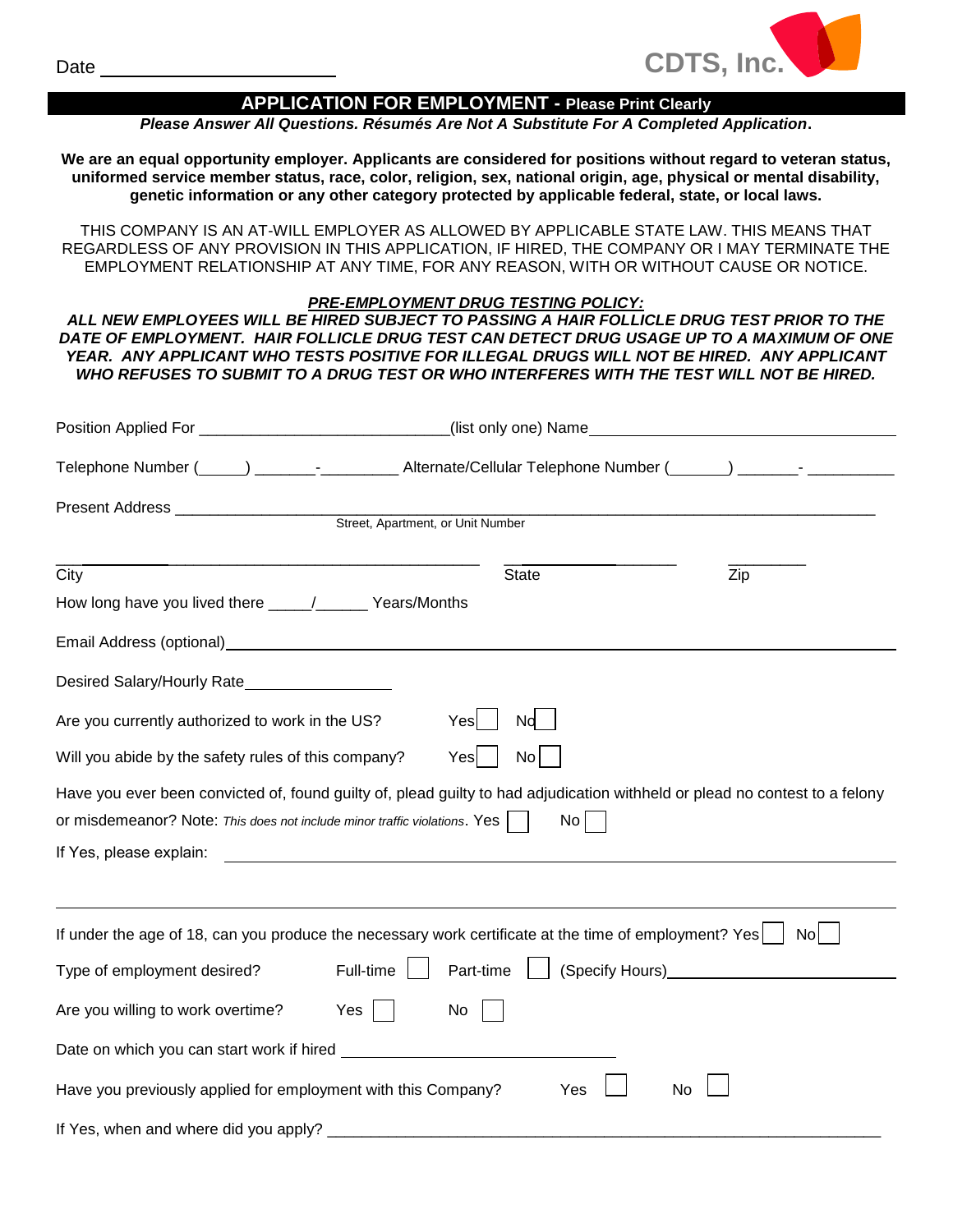| Have you ever been employed by this Company? Yes |  | $\mathsf{N}$ |
|--------------------------------------------------|--|--------------|
|--------------------------------------------------|--|--------------|

and reason for separation from employment.

| <b>Education</b>                    | <b>School Name and Location</b><br>(Address, City, State) | <b>Course of</b><br><b>Study</b> | Graduate?<br>Y or N | # of Years<br><b>Completed</b> | Degree/Major |
|-------------------------------------|-----------------------------------------------------------|----------------------------------|---------------------|--------------------------------|--------------|
| High School                         |                                                           |                                  |                     |                                |              |
| College                             |                                                           |                                  |                     |                                |              |
| Bus./Tech./Trade<br>or Post College |                                                           |                                  |                     |                                |              |

Honors Received \_\_\_\_\_\_\_\_\_\_\_\_\_\_\_\_\_\_\_\_\_\_\_\_\_\_\_\_\_\_\_\_\_\_\_\_\_\_\_\_\_\_\_\_\_\_\_\_\_\_\_\_\_\_\_\_\_\_\_\_\_\_\_\_\_\_\_\_\_\_\_\_\_\_\_\_\_\_\_\_\_

If applicable, list below any other names by which you have been known which may be necessary to allow us to confirm your work and educational record. For example, change of name, use of an assumed name, nickname, etc.

## **WORK EXPERIENCE**

Please list the names of your present and/or previous employers in chronological order with present or most recent employer listed first. Provide information for at least the most recent ten (10) year period. Attach additional sheets if needed. If self-employed, supply firm name and business references. You may include any verifiable work performed on a volunteer basis, internships, or military service. Your failure to completely respond to each inquiry may disqualify you for consideration from employment. Do not answer "see r*ésumé*."

#### **Employer**

| <b>Name</b>     | <b>Address</b>                                                                                            | <b>Type of Business</b>                                        |
|-----------------|-----------------------------------------------------------------------------------------------------------|----------------------------------------------------------------|
|                 |                                                                                                           |                                                                |
|                 |                                                                                                           |                                                                |
|                 |                                                                                                           |                                                                |
|                 |                                                                                                           |                                                                |
|                 | What will this employer say was the reason your employment terminated?                                    |                                                                |
|                 |                                                                                                           |                                                                |
| <b>Employer</b> |                                                                                                           |                                                                |
| <b>Name</b>     | <b>Address</b>                                                                                            | <b>Type of Business</b>                                        |
|                 |                                                                                                           | Dates Employed From ___ /_____ /_____ To _____ /_____ /_______ |
|                 |                                                                                                           |                                                                |
|                 | Supervisor's Name ___________________________________May we contact? Yes $\Box$ No $\Box$ If No, why not? |                                                                |
|                 | Wages Start Final Final Reason for Leaving <b>Construct Constant Construct Construct</b>                  |                                                                |
|                 | What will this employer say was the reason your employment terminated?                                    |                                                                |
|                 | How much notice did you give when resigning? If none, explain. If none, explain.                          |                                                                |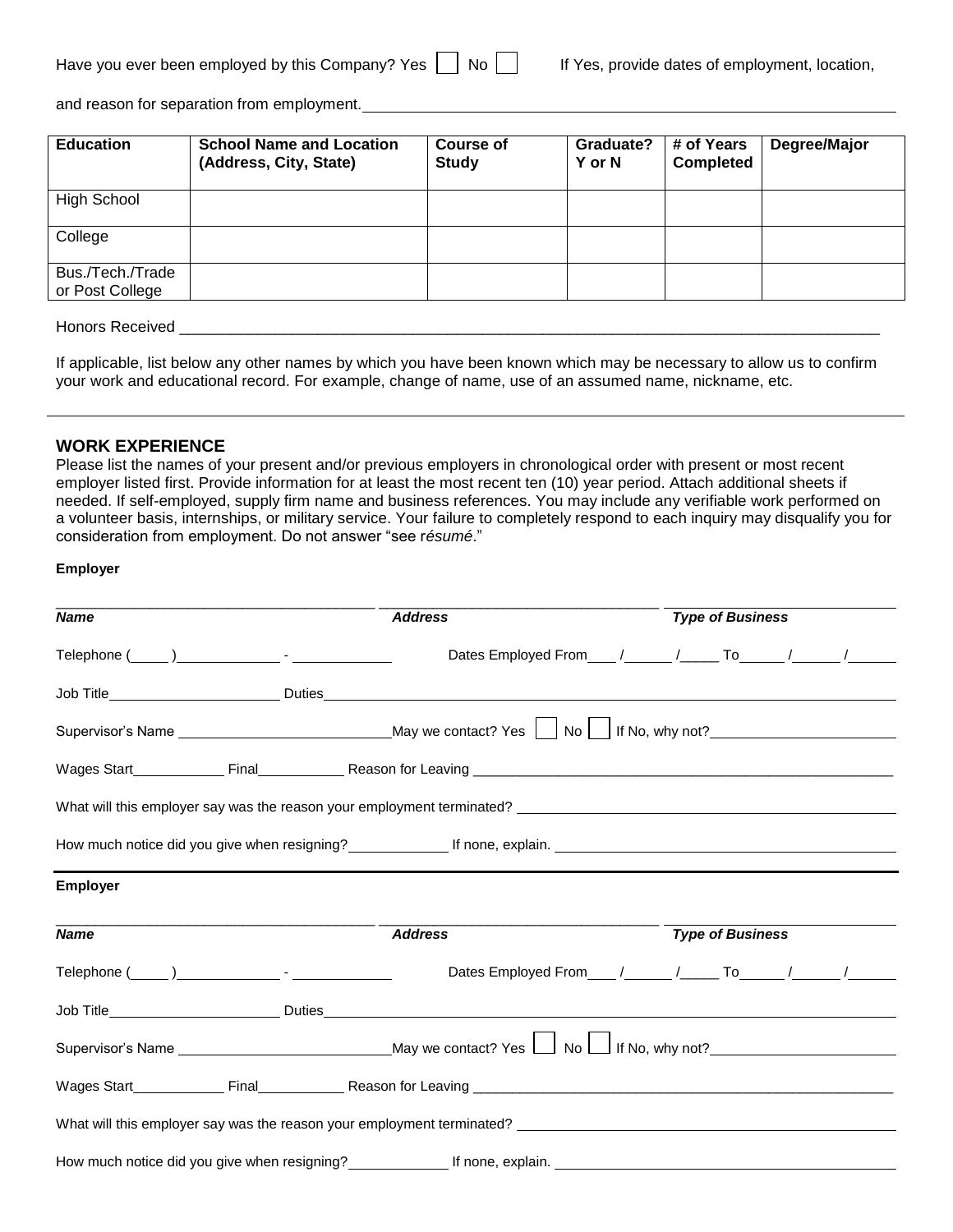| Have you ever been terminated or asked to resign from any job? Yes $\Box$ No.                               | If Yes, how many times? ____ |
|-------------------------------------------------------------------------------------------------------------|------------------------------|
| Has your employment ever been terminated by mutual agreement? Yes $\vert$ No $\vert$                        | If Yes, how many times? ____ |
| Have you ever been given the choice to resign rather than be terminated? Yes $\Box$ No                      | If Yes, how many times? ____ |
| If you answered Yes to any of the above three questions, please explain the circumstances of each occasion. |                              |

\_\_\_\_\_\_\_\_\_\_\_\_\_\_\_\_\_\_\_\_\_\_\_\_\_\_\_\_\_\_\_\_\_\_\_\_\_\_\_\_\_\_\_\_\_\_\_\_\_\_\_\_\_\_\_\_\_\_\_\_\_\_\_\_\_\_\_\_\_\_\_\_\_\_\_\_\_\_\_\_\_\_\_\_\_\_\_\_\_\_\_\_\_\_\_\_\_\_\_\_\_\_\_\_\_\_\_

\_\_\_\_\_\_\_\_\_\_\_\_\_\_\_\_\_\_\_\_\_\_\_\_\_\_\_\_\_\_\_\_\_\_\_\_\_\_\_\_\_\_\_\_\_\_\_\_\_\_\_\_\_\_\_\_\_\_\_\_\_\_\_\_\_\_\_\_\_\_\_\_\_\_\_\_\_\_\_\_\_\_\_\_\_\_\_\_\_\_\_\_\_\_\_\_\_\_\_\_\_\_\_\_\_\_\_

### **REFERENCES**

Please list the names of additional work-related references we may contact. Individuals with no prior work experience. You may list school or volunteer-related references.

| Name                                              | Company |           | Position |
|---------------------------------------------------|---------|-----------|----------|
| Work Relationship<br>(i.e., supervisor, coworker) |         | Telephone |          |

| Name                                              | Company |           | Position |
|---------------------------------------------------|---------|-----------|----------|
|                                                   |         |           |          |
| Work Relationship<br>(i.e., supervisor, coworker) |         | Telephone |          |
|                                                   |         |           |          |

Please list the names of personal references (not previous employers or relatives) who know you well that we may contact.

| <b>Name</b> | Occupation | <b>Telephone</b> | <b>Years Known</b> |
|-------------|------------|------------------|--------------------|
|             |            |                  |                    |
|             |            |                  |                    |
|             |            |                  |                    |
| <b>Name</b> | Occupation | <b>Telephone</b> | <b>Years Known</b> |
|             |            |                  |                    |
|             |            |                  |                    |
|             |            |                  |                    |

I understand and agree that if driving is a requirement of the job for which I am applying, my employment and/or continued employment is contingent on possessing a valid driver's license for the state in which I reside and automobile liability insurance in an amount equal to the minimum required by the state where I reside.

*I understand that CDTS, INC. is a drug-free workplace or drug and/or alcohol testing program consistent with applicable federal, state, and local law. If the Company has such a program and I am offered a conditional offer of employment, I understand that if a pre-employment (post-offer) drug and/or alcohol test is positive, the employment offer may be withdrawn. I agree to work under the conditions requiring a drug-free workplace, consistent with applicable federal, state, and local law. I also understand that all employees of the location, pursuant to the Company's policy and federal, state, and local law, may be subject to urinalysis and/or blood screening or other medically recognized tests designed to detect the presence of alcohol or illegal or controlled drugs. If employed, I understand that the taking of alcohol and/or drug tests is a condition of continual employment and I agree to undergo alcohol and drug testing consistent with the Company's policies and applicable federal, state, and local law.*

If employed by the Company, I understand and agree that the Company, to the extent permitted by federal, state, and local law, may exercise its right, without prior warning or notice, to conduct investigations of property (including, but not limited to, files, lockers, desks, vehicles, and computers) and, in certain circumstances, my personal property.